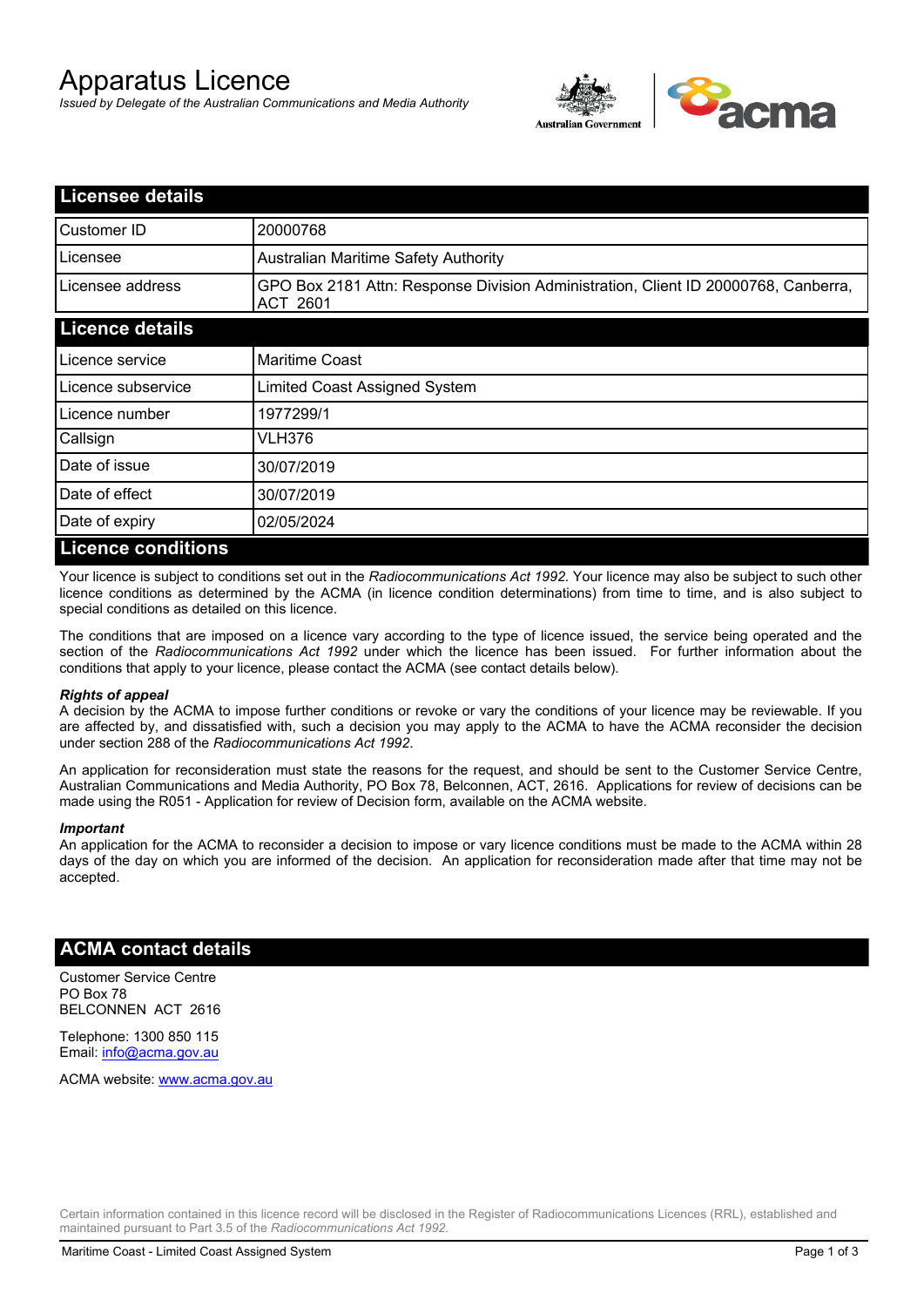# **Advisory Notes applying to licence no.: 1977299/1**

Conditions applicable to the operation of Limited Coast Assigned System authorised under this licence can be found in the Radiocommunications Licence Conditions (Apparatus Licence) Determination and the Radiocommunications Licence Conditions (Maritime Coast Licence) Determination. Copies of these determinations are available from the ACMA and from the ACMA home page (www.acma.gov.au).